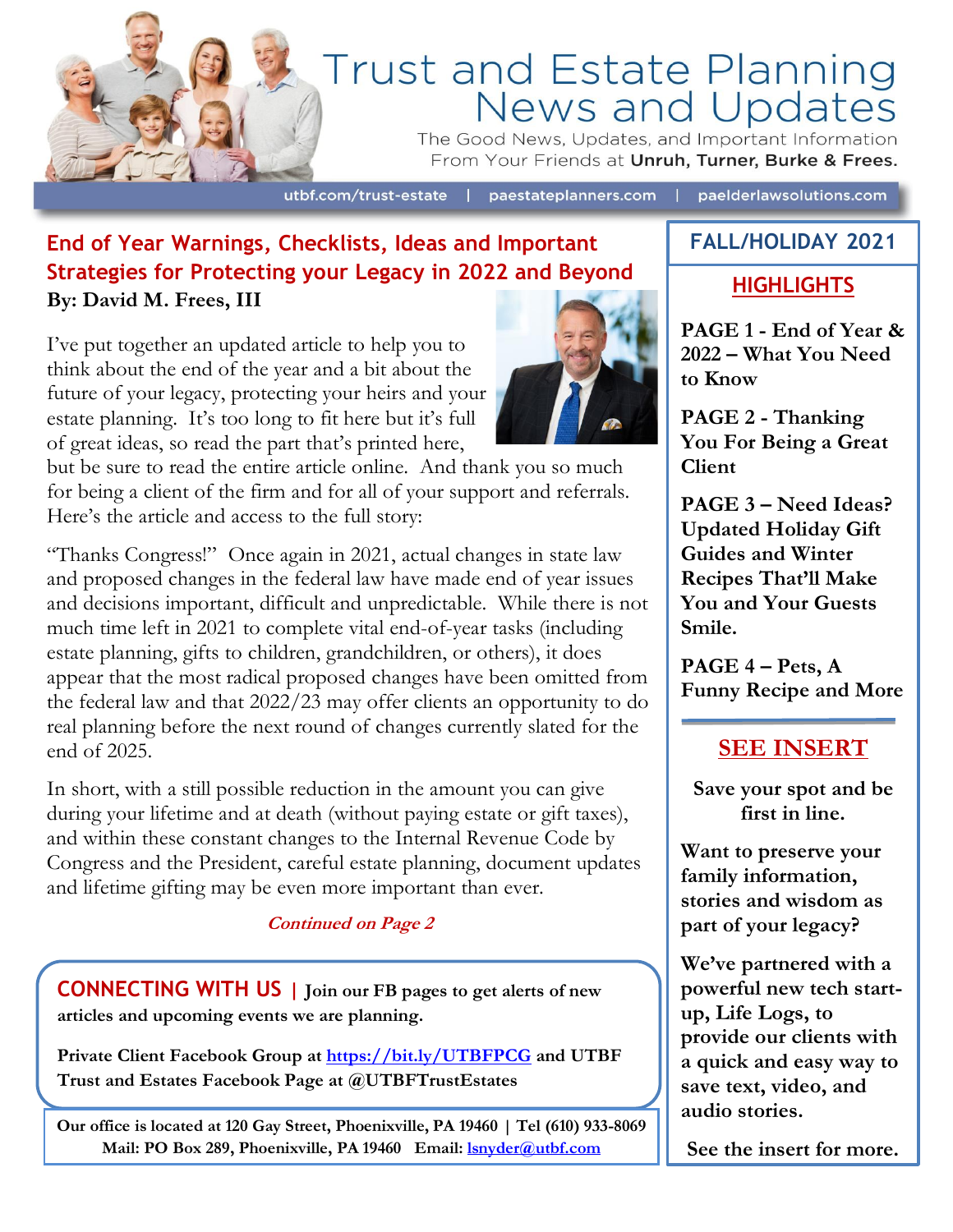#### **End of the year (Continued from Page 1)**

But gifting at the end of the year (or at any time) isn't the only issue.

There are many strategies to protect a surviving spouse or heirs from litigation and creditors, and in the case of our children – even from divorce. We can also create planning now in order to simplify the process, and to minimize fees and taxes.

#### **So let's help to prioritize your options and make a few suggestions.**

Not all of these techniques will be right for you, but better to know more about them so that you can make an informed decision.

**1. Annual Gifts to Children, Grandchildren, and Others.** First, if you wish to make gifts to children, grandchildren or other members of the family (even unrelated friends can be included) the Internal Revenue Code currently allows you to gift up to \$15,000.00 per person in 2021 (and \$16,000 per person in 2022). In addition, if you're married, each spouse can also gift to as many individuals as he or she wishes. That makes this a very powerful technique for moving significant assets to the next generation and free from estate and gift taxation. See the examples below. **NOTE:** This number can (and does often) change so check back here periodically to see what Congress and the IRS has done to help or hurt taxpayers.

Example: A married couple could, therefore, give up to \$30,000.00 in 2021 to a child and/or grandchild AND, if you wanted to, you could do the same to your grandchild's spouse & their children. These gifts can also be outright or gifted to a custom trust that you create, a 529 plan, or to UTMA account. That's quite a bit of money that can be moved out of your estate each year.

#### **To read the complete article, where you will find many more strategies and tips, please go to: [https://bit.ly/UTBFARTICLE2021.](https://bit.ly/UTBFARTICLE2021)**

# **SPOTLIGHT ON GRATITUDE |**

We would like to take this opportunity to thank you, our clients, for entrusting us with your legacy. We continuously research the best ways to help you ensure that your family, charities and/or businesses are using the most effective planning options available. Our staff has grown to accommodate the increase in demand for our services. We are also very close to launching our updated website which will be easier to navigate so stay tuned for the announcement!



US News and World Report named ten UTBF attorneys, including our own David Frees, as best lawyers in America! Congratulations to all! Here is link to article to read more: [https://bit.ly/UTBFBest.](https://bit.ly/UTBFBest)

Best wishes for a wonderful holiday and for a happy, healthy, and prosperous 2022. Dave, Doug, Anylise and staff of the Trust and Estates section.

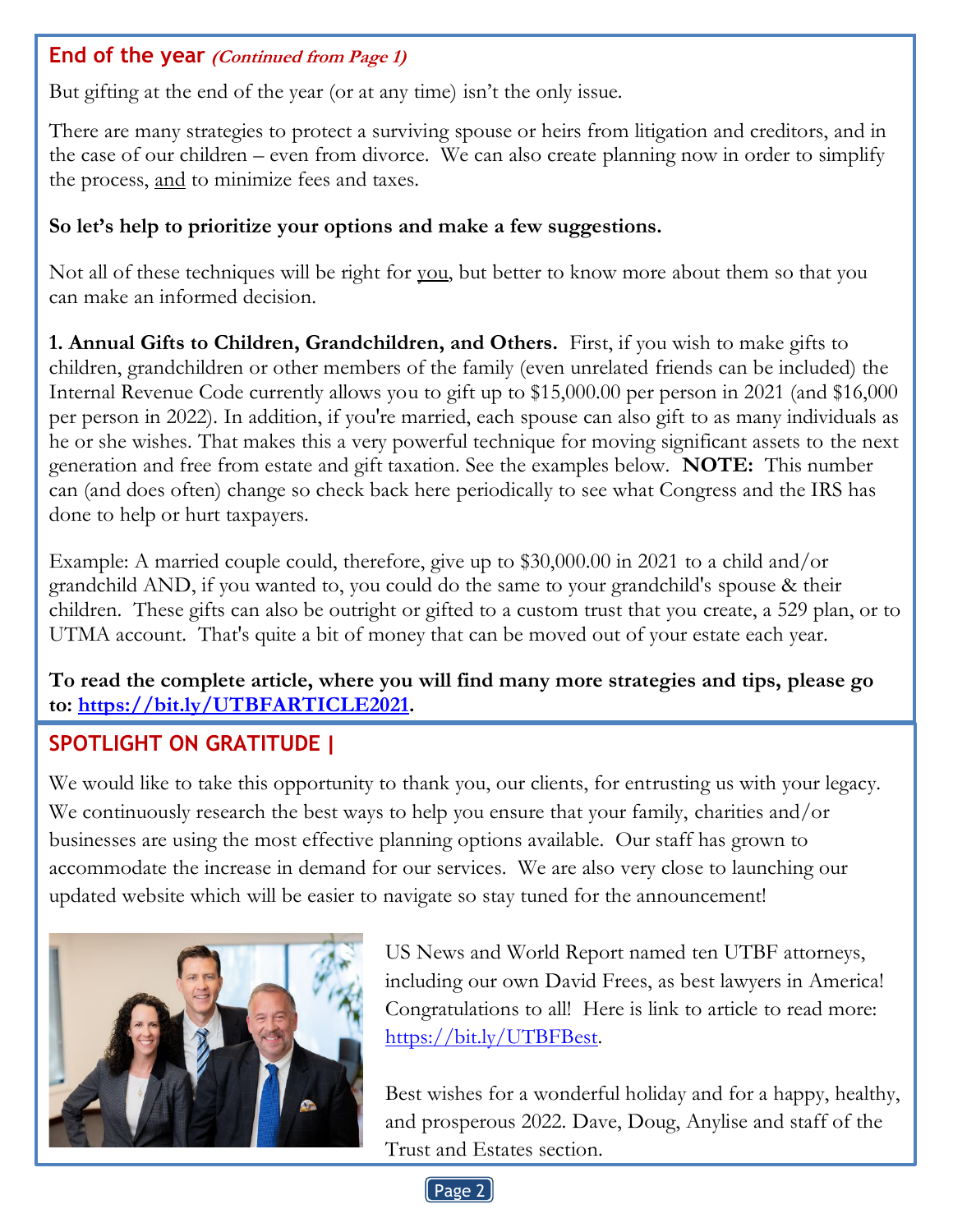## **UPDATED ANNUAL HOLIDAY GUIDES|**

One thing we learned in the past 18 months is that time is a precious gift. Get creative this year and commit to finding an experience you can share, or give to your loved ones. Here are just a few ideas to get you started: host a family movie night experience complete with snacks, have a catered dinner set up for the family, have meals prepped for the freezer for a busy family, buy passes to a local yoga studio, or even gift cards for pet stores (pet owners love this). Find out a favorite hobby/pastime and get some supplies or find some local classes for the giftee!

A few of our staff recently visited the Phoenixville shop called Nailed It DIY and had a great time creating our projects! They have many fun crafting events. No talent required either! Take home kits for the crafty person in your life. Go to their website at: [https://bit.ly/UTBFGiftIdea.](https://bit.ly/UTBFGiftIdea)

Check out our updated holiday guide: <https://bit.ly/UTBFGiftGuide> We have so many local merchants/boutiques and artisans in our area, (especially in the walkable downtowns of Phoenixville, Malvern and West Chester) that would love to help you with the perfect gift. Here are just a few: [https://bit.ly/UTBFLocal.](https://bit.ly/UTBFLocal)



**HOLIDAY RECIPES |** We hope that you have enjoyed some of the recipes we have shared over the years. We updated our blogs so there are even more ideas for your holiday feasts. Let us know if you try any of these great recipes by emailing Lisa at  $\frac{lsn \cdot \text{order}(a) \cdot \text{urbf.com}}{s}$ , or tag us on Facebook when you post about your recipe (@UTBFTrustEstates)! We are happy to send you a prize for sharing.



This blog contains all the creative recipes we have collected over the years from apps to dessert! <https://bit.ly/UTBFHolidayRecipes>

> Here are some ideas for edible gifts, fun to Make with family or to bring to a pot luck or party: <https://bit.ly/UTBFediblegift>





Make Ahead Brunch Recipes:

 This casserole can be prepared ahead of time and will allow you to spend more time with your guests! There is also a bonus sweet recipe that is easy to make. <https://bit.ly/UTBFbrunch>

**This publication is intended to educate the general public about estate and trust planning. It is not intended to be legal advice. Every case is different. Before acting on any of this information, please seek and retain an attorney.**

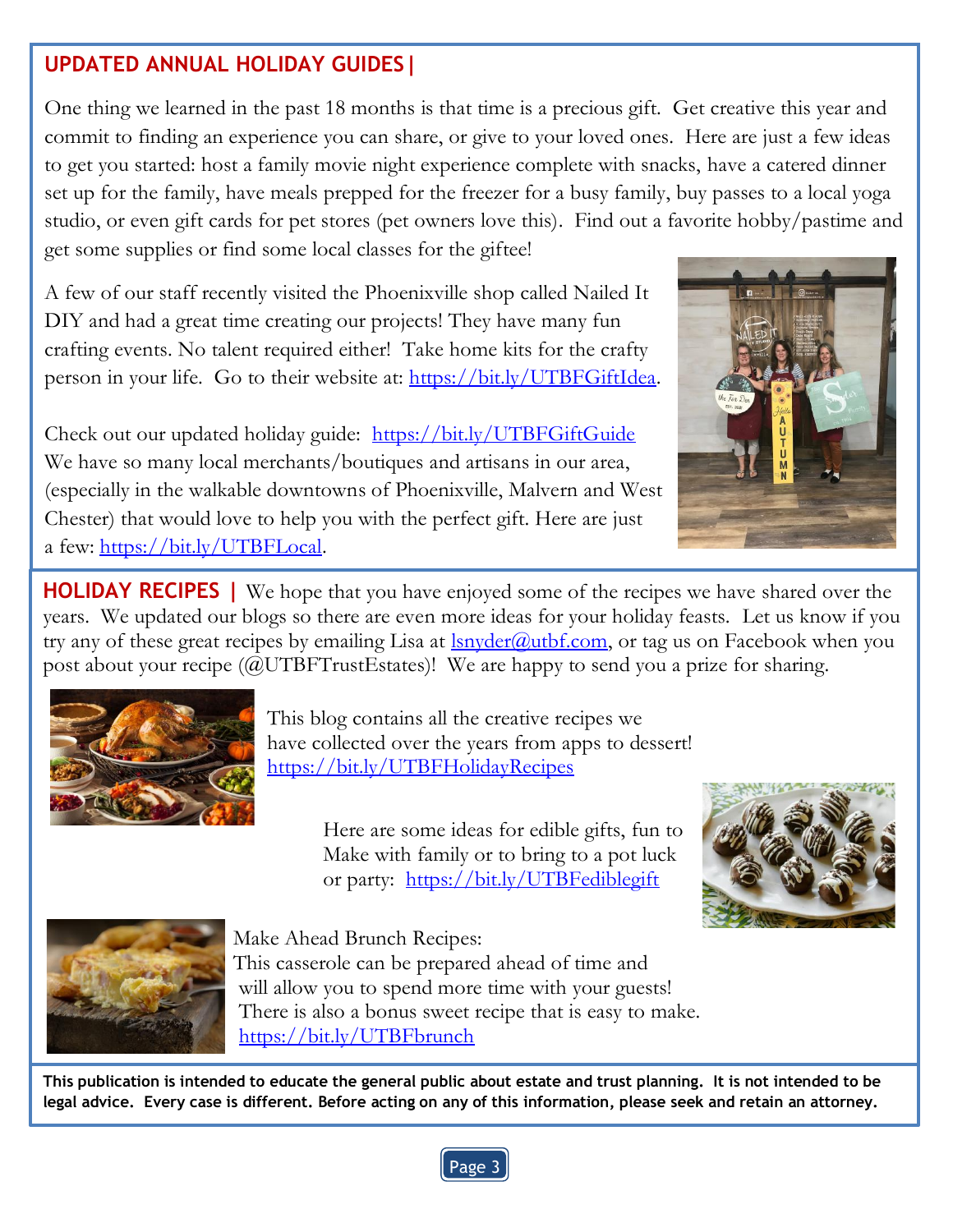

#### **Trust and Estate Planning** News and Updates

The Good News, Updates, and Important Information From Your Friends at Unruh, Turner, Burke & Frees.

PO BOX 289 · PHOENIXVILLE, PA 19460

**PEOPLE, PLACES AND PETS |** This issue we highlight a local cat rescue that works to find homes and save even the most critical cases, P.A.L.S, Pet Adoption and Lifecare Society. Lisa Snyder has fostered many of their cats with long term medical issues. Pictured is Goldie who is in her care now, who has serious heart and kidney issues. He deserves to be loved, safe and happy in a home and PALS makes it happen for healthy cats and kittens, and cats like Goldie.



To support PALS, consider a visit to the Black Cat Café in Devon near Whole Foods, it's a cute café serving breakfast and lunch. All proceeds from the café and their gift shop support the rescue. Or, donate directly to the rescue at [https://www.palscatrescue.org/.](https://www.palscatrescue.org/) Thank you.



**Offices of UTBF Attorneys David M. Frees, III Douglas L. Kaune Anylise C. Crouthamel 610-933-8069**

[www.utbf.com/trust-estate](http://www.utbf.com/trust-estate) [www.paestateplanners.com](http://www.paestateplanners.com/) [www.paelderlawsolutions.com](http://www.paelderlawsolutions.com/) **A Sweet Recipe From David Frees And A Gift Idea |** A few years ago, David shared his comic take on food blogging. Most of us are grateful for the "skip to the recipe" option at the top of most of today's online recipes (unless you are a food blogger)!

Read his parody "food blog" featuring his delicious pumpkin pancakes (perfect for this time of year): <http://bit.ly/UTBFRecipe1>

Finally, a gift idea for those who like to cook, collect, and share recipes: the digital "Paprika" app. The real gift will be offering your time to add all your secret family recipes that can't be downloaded into the app from the internet!

> **Editor-in-Chief: Lisa K. Snyder 610-933-8069**

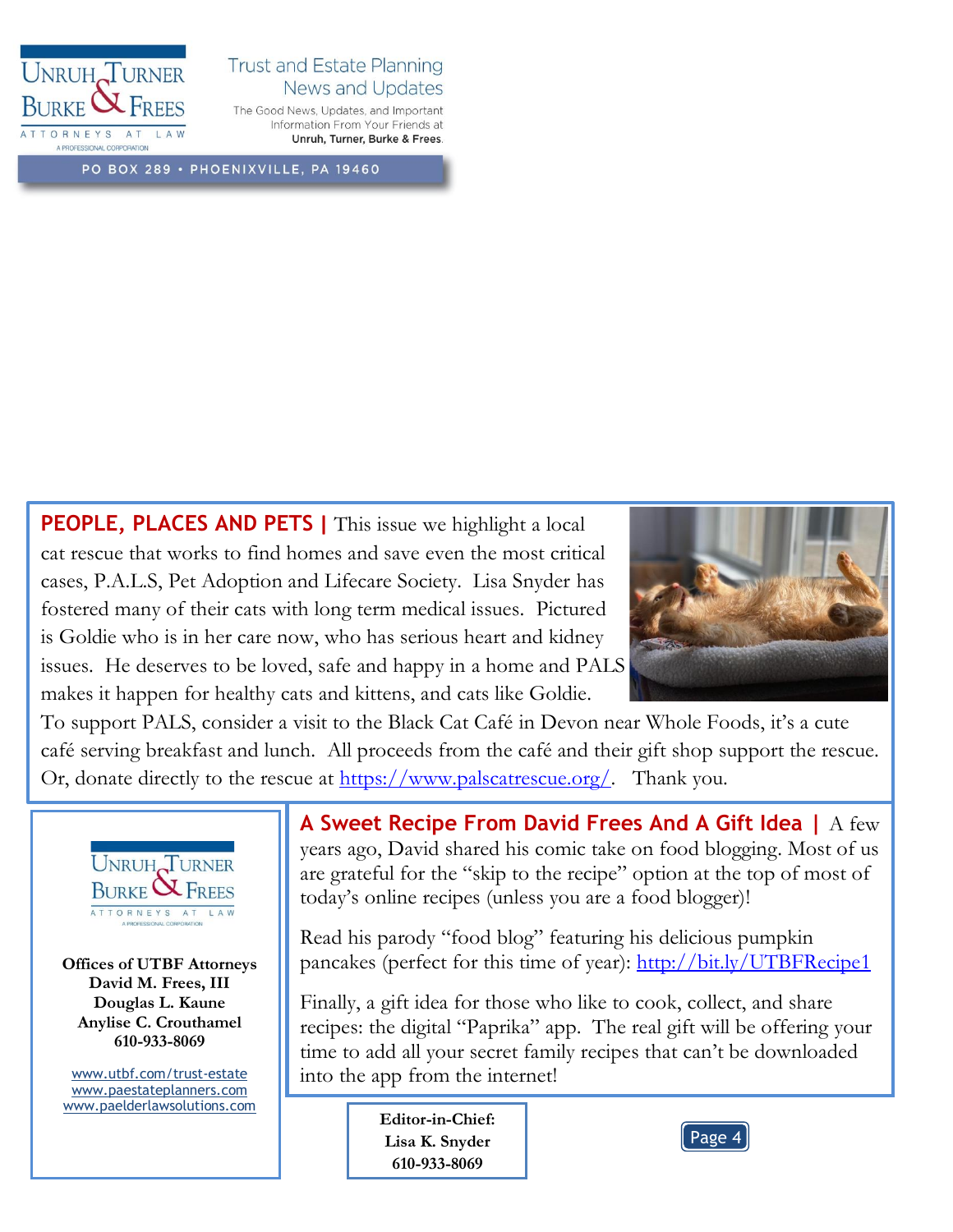# **Three important things You REALLY need to know about both recent AND pending changes to state and federal law and to know if you need to FIX or to UPDATE your estate plans, wills, powers of attorney, and/or trusts…**

**Since 2016, and especially in 2020 and again in 2021, there have been numerous and major changes (and proposed changes) in estate planning laws. In addition, there may have been changes in your own wealth or personal circumstances that might suggest or demand doing some changes or updates to your planning. To help you to sort through these changes and issues please review the list below:**

- **1) The federal "SECURE Act" and resulting changes to the Internal Revenue Code – This new law (effective in 2020) contains extensive changes regarding retirement accounts such as IRAs, 401(k)s and/or 403(b)s. It pretty much requires you to update your planning if you have larger retirement accounts, or need to protect your heirs' inheritance of those accounts from divorces or lawsuits… So if you have IRAs that you want to leave in protection trusts for children or grandchildren, and your wills were executed before 2020 then call for the update process and costs.**
- **2) Recent and pending changes in the federal estate tax laws – It's hard to believe that this is still an issue, but as of this newsletter release, the proposed laws have not been finalized. As a result, the rate might go up (the exemption is already set to go down, but that can still happen sooner rather than later) and that means that any person or married couple with assets over 3 million dollars should be revisiting their planning. If you have a net worth (including a business, real estate, retirement and investment accounts, and even life insurance) over \$3 million dollars and haven't reviewed your plan since 2016 be sure to call for a telephone consultation to help you to decide if you need an update.**
- **3) Have your own financial circumstances changed since you last did your estate planning update? Basically, if you haven't done an update since 2016 it's probably time to do it. Also, if your estate now exceeds \$3 million dollars or more, it may be time for a review given the pending laws and the change of federal estate tax laws already set for 2025. In addition, if you've been divorced, you've purchased real estate within PA or in another state, or you've purchased more or replacement life insurance, an update might be very important. In any of those cases, just call the office at 610-933-8069 for a quick consult to determine if you need to do updates.**

### **Here's the bottom line….**

**1) Estate plans done prior to 2019 AND where you have larger retirement accounts should be reviewed and may need multiple changes,**

**2) Estate plans done before 2016 are now no longer optimal because of these changes in the law may no longer work as you intended, and should be updated,** 

**3) Powers of Attorney (POA's) done before 2016 will need to be updated due to law changes in 2016 and 2021, so while you are making updates to your will, expect to update your POA's as well.** 

**So if you've been "thinking about" - 1) updating your will, 2) upgrading from a will to a revocable or irrevocable trust (especially if you have a vacation home you want to leave to your heirs), 3) saving your heirs significant taxes, or 4) about protecting yourself from business creditors, or your heirs from losing their inheritance in a lawsuit or divorce, you should call for a quick consult. 610-933-8069**